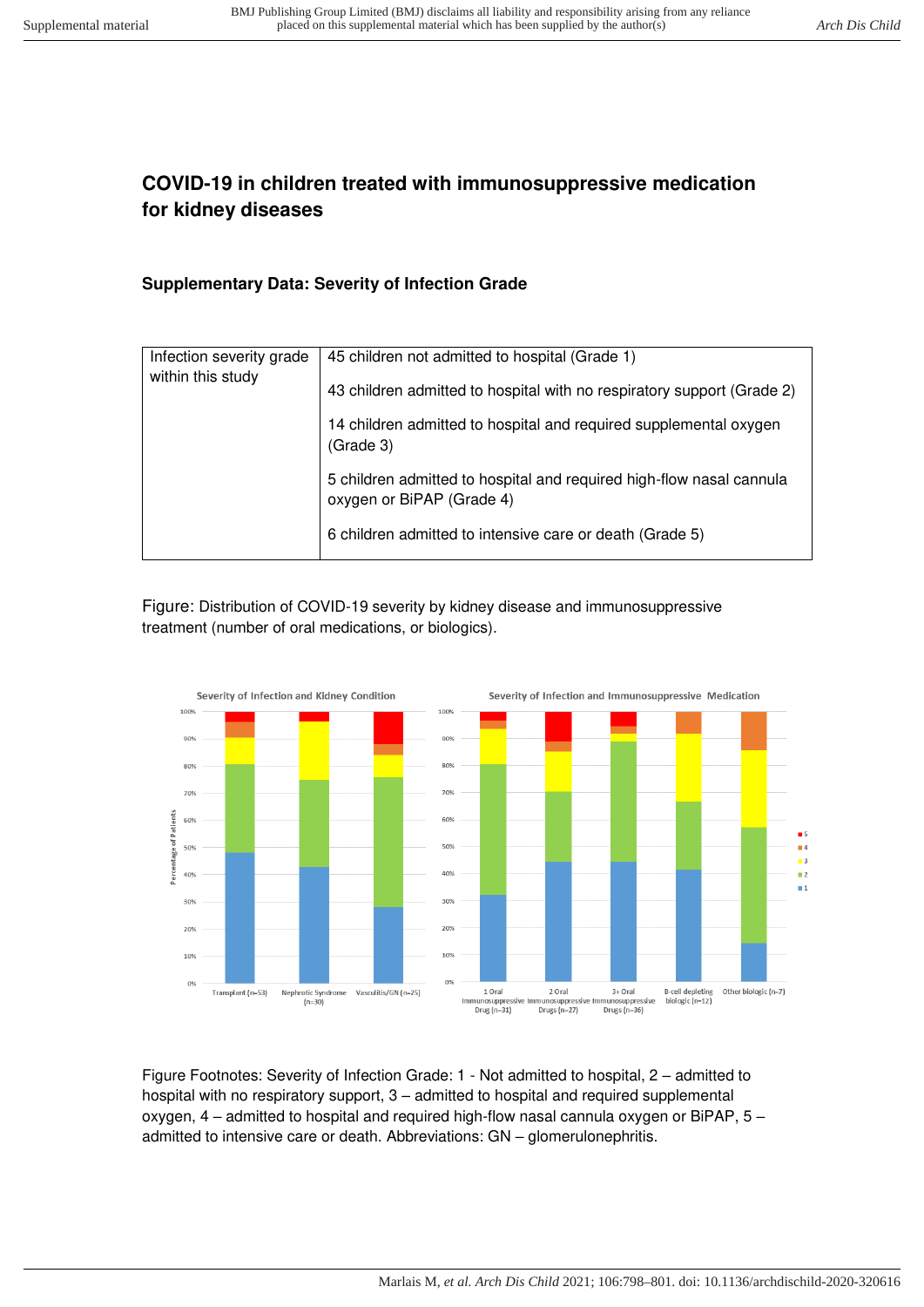The Figure above shows the distribution of disease severity across the 113 children based on immunosuppressive medication "load" with the population split into those on 1, 2 and 3 or more oral immunosuppressive agents, with those on biologics separately analysed. There were no significant differences in infection severity grade across these five groups ( $p=0.54$ ). The mean ( $\pm$ SD) infection severity grade was 2.1 $\pm$ 1.2 in those taking steroids (n=86), 1.9±1.2 in those taking Tacrolimus/CsA (n=66), 1.9±1.2 in those taking MMF or Azathioprine  $(n=70)$  and 2 $\pm$ 1.6 in those taking mammalian target of rapamycin (mTOR) inhibitors (n=8). There was no significant difference across the groups  $(p=0.72)$ .

In 44 children (39%) immunosuppression was reduced due to the COVID-19. The mean (±SD) severity of infection grade was 2.4±1.2 in those where immunosuppression was modified and  $1.7\pm0.9$  in those where it was not ( $p=0.001$ ).

Nineteen children received specific therapies for COVID-19: 10 had hydroxychloroquine, 4 had azithromycin, 2 oseltamivir, 1 remdesivir, 1 favipiravir and 1 ritonavir/lopinavir. The mean severity of infection grade was 2.6±1.4 in those who received specific therapies for COVID-19 and 1.9 $\pm$ 1 in those who did not ( $p=0.033$ ).

There was no significant difference in the severity of COVID-19 in children who had PCR or antibody confirmation of COVID-19 (severity of infection grade 2.0±1.1) compared to those where COVID-19 was clinically highly suspected without laboratory confirmation at the time of reporting (severity of infection grade  $2.1 \pm 1.3$ ,  $p=0.76$ ).